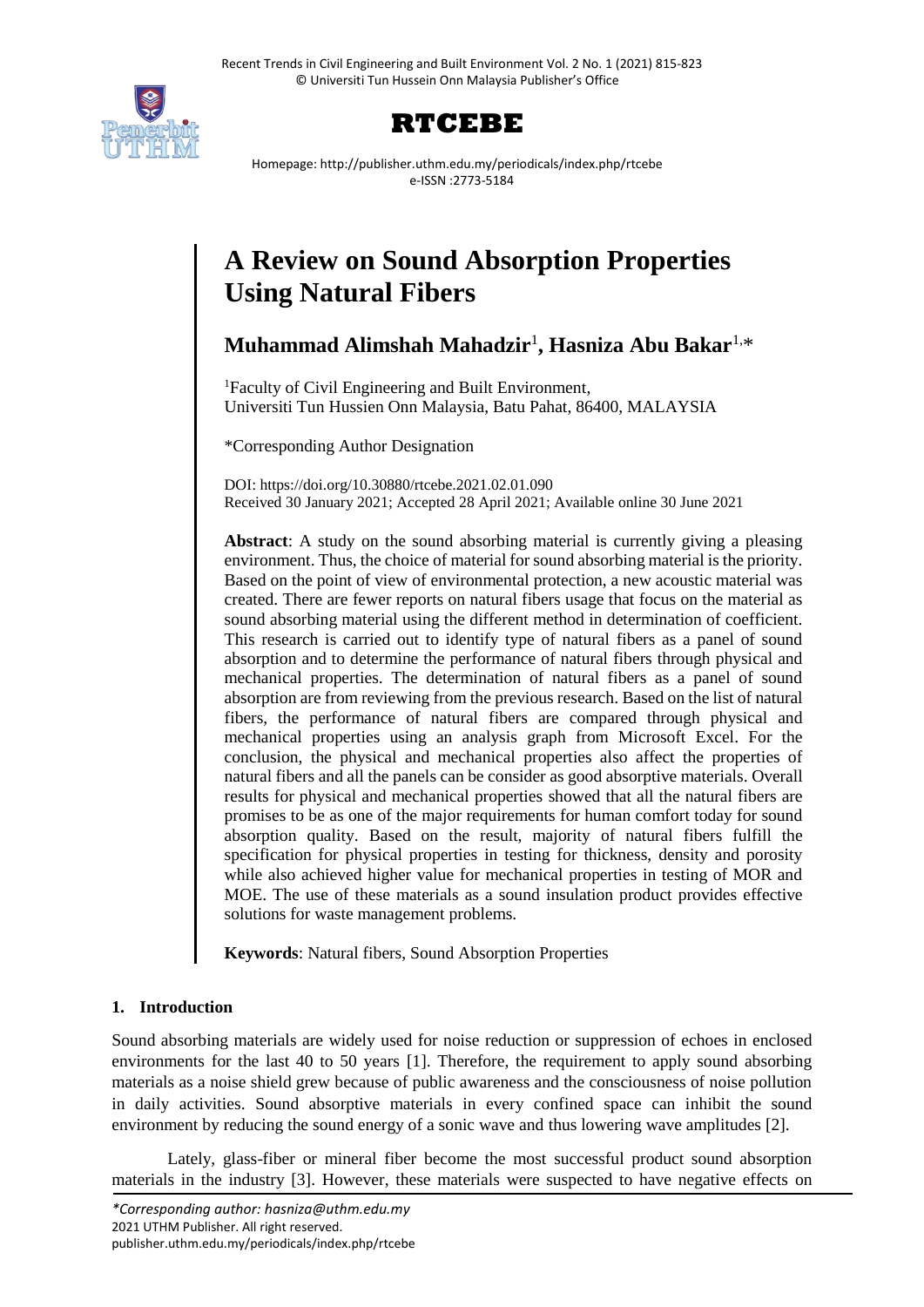human health such as breathing difficulties and eyes or skin irritation when in contact with humans [4,5]. Thus, the selection of the appropriate natural fibers is essential in order to enhance the effectiveness of sound absorption for daily activities.

## 1.1 Problem Statements

Seddeq [2] stated that nowadays, with the rapid urbanization and transportation development, human lives around the world often faced with severe noise pollution problems that led to serious health risks such as irritation, tinnitus, sleep disturbances and even ischemic heart disease. There are some activities created by the noise that mainly found around the city area such as noise by railways, traffic, railways, social activities and also from construction [2]. Based on the previous reviews, the noise are particularly from the domestic environment such as the places near any housing areas, public spaces, schools and universities [6]. Therefore, the noise problem became more complicated that also effect raising the demand for a better surrounding environment and improvement for multicultural lifestyle. Thus, in the importance to apply the effectiveness of sound absorptive materials that can absorb sound at a higher frequency.

Previous researchers had contributed a lot in the research for the application of natural fibers as sound absorptive materials. The research by Karlinasari et al., [7] carried out the research on betung bamboo by using different thickness, density and stiffness of material. The result of this research was concluded which the particleboards created from betung bamboo were considered as high quality materials for construction that possesses acoustical purposes for further development [7].

Other examples of natural fibers are coconut coir fiber. According to Koizumi et al., [3], coconut coir fiber is the main raw material that treated with latex to cover the coir fiber and protect the coir fiber sheet structures. It was utilized to push the material into a pre-adjusted depth. Three different sample measurements were made for each material thickness and the average measured were recorded in the research [3].

From previous study, Dewi and Elvaswer [8] stated that the banana blade is a part of banana trunk which have a different structure of trunk among the other type of plant because it come from fake trunk in which arranged in order from the tighted group of blades. Fibers founded in the banana blade are categorized as strong fiber that has cellular-network vein with pores that were connected. When the blade was dried up, it will become compacted which the blade would be considered as materials that has good sound absorbing properties [8].

Putra et al., [9], studied the Eucalyptus and Pinus species to form a sugarcane particleboard commercialized in Brazil and the sugarcane panels sold in China. Moisture levels and bulk density was proven by the product. A hole was drilled in the bottom of the modules to be able pass and position equipment and the best sound energy absorption performance in the frequency range 630 Hz to 1000 Hz was proved by the sugarcane bagasse panels [9].

Common agricultural fibers like wheat and rice straw can easily be turned into chips or particle, considered as wood particle or fiber-like particles which can replace raw materials based on wood as stated by Yang et al., [10]. Rice straw has been utilized due to the its availability of rice straw-wood composite board, which is the method currently used in the wood-based panel sector, that manufacture isolation board. The checking for possible partial or complete substitute of rice straw for wood particles on a particle board were investigated by the mean of acoustic property, physical and mechanical properties [10].

Ersoy and Küçük [11] conducted a test on tea leaf fibre (TLF) for its sound absorption properties as a natural materials. Tea leaf-fibre is a processed tea leaf waste product that is processed after leaves are dried and chopped. Tea leaf fiber is a hygienic material as well as product of renewable bio-resources that makes it biodegradable. From the results in the studies, the samples with a thickness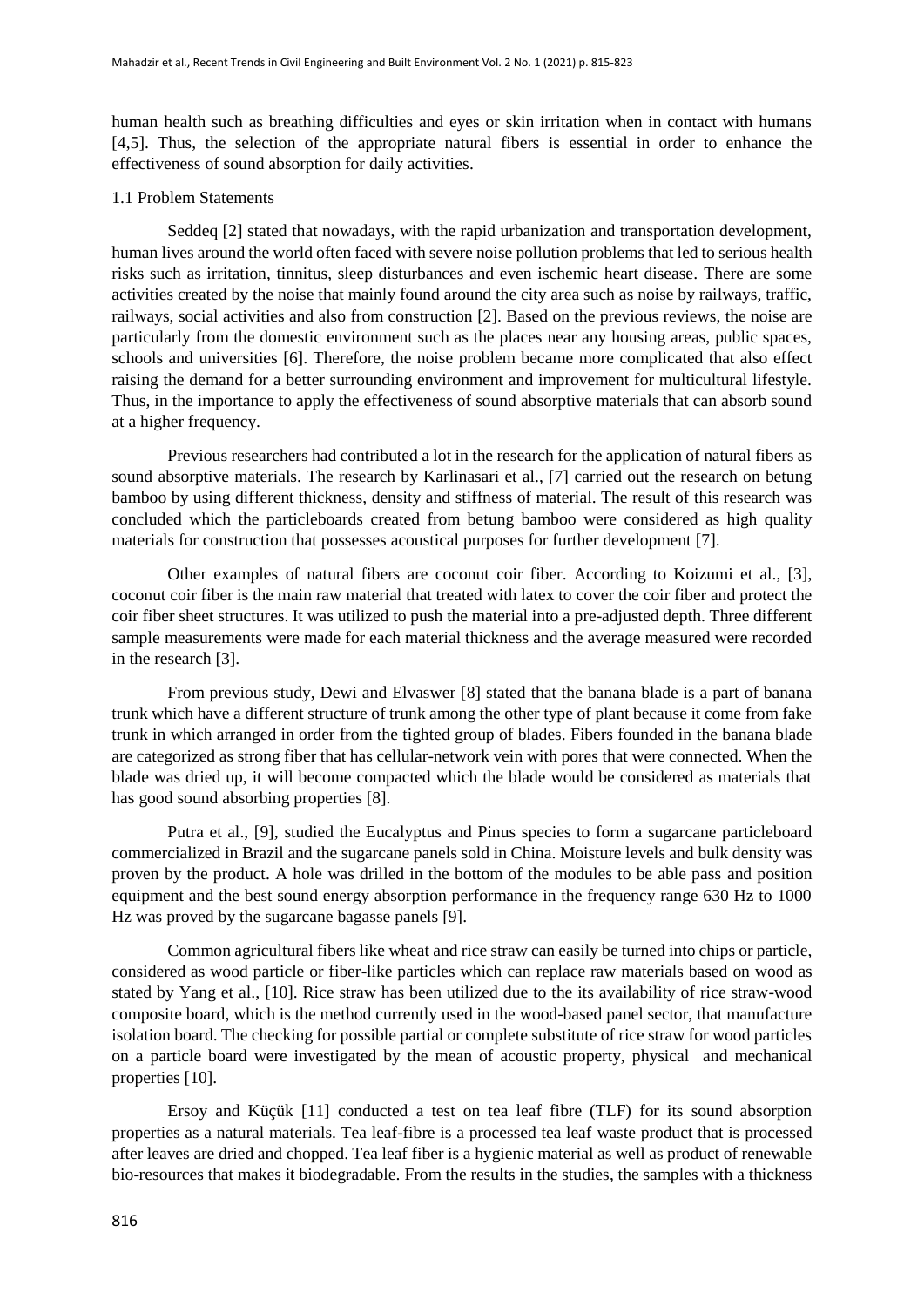of 10 mm proves that TLF was a better sound absorptive materials compared to polypropylene nonwoven (PNF) and polyester [11].

According to Samsudin et al., [12], oil palm processed becoming solid waste include empty fruit bunches (EFB) that can be utilized as sound absorption material for noise control in building. In order to determine the optimum frequencies and the maximum sound absorption coefficient, the effect of the EFB (coir and dust) in different form were investigated with three different thicknesses (6 mm, 12 mm and 18 mm). The maximum sound absorption coefficient (SAC) value obtained by EFB samples 18 mm thick is 0.6 at 1500Hz and the SAC value at the high frequency of 3750Hz was 0.990 at maximum absorption was obtained [12].

Arenga pinnata is a natural fiber that can be used for acoustic sound absorption material. The study by L. Lindawati et al., [13] shows the sound absorption of arenga pinnata with a thickness of 10, 20, 30 and 40 mm respectively. This work examined the potential of using pinnata fiber from arenga as the raw material for acoustic absorption. The optimal sound absorption factor of 40 mm thickness was acquired [13].

As conclusion, some natural fibers can be consider to be one of the materials which could be the best panel of sound absorption to improve comfortability for users. Based on the different natural fiber's properties, by increasing the composition of the natural fibers cause increasing in sound absorption.

## 1.2 Objectives

The objectives of this study are to identify the type of natural fibers as a panel of sound absorption and to determine the best performance of natural fibers through physical and mechanical properties.

#### **2. Materials and Methods**

This research is carried out to determine the type of natural fiber and its physical and mechanical properties in producing fibers panel that capable to absorb sound. Furthermore, this research is carried out to make the comparison by referring to the result data of physical and mechanical testing to identify natural fiber material that potential in fiber-based panel production industry.

#### 2.1 Data collection

Data collection was the most important factor in making a study that want to do it. Before beginning the process of data analysis, choosing the right and appropriate method was important to ensure that the data collected is sufficient, quality and relevant to the researched. From the literature review, the data were compared with physical and mechanical properties using an analysis graph from Microsoft Excel.

#### 2.2 Literature Review

The sound coefficient of each natural fibers as a panel of sound absorption was achieved by literature review by previous researcher. The different researcher gave different results for each sound absorption coefficient based on different sizes used, density, moisture content, specific gravity and others. Table 2.1 shows the list of past research related to the type of natural fibers. From the table are shown the frequency of past researcher versus the type of materials. The workability as sound absorption for each natural fiber depends on the physical properties including thickness, specific gravity and composition. Thus, data obtained for sound absorption coefficient are different by each type of natural fiber which is important to decide the best performance among the natural fiber.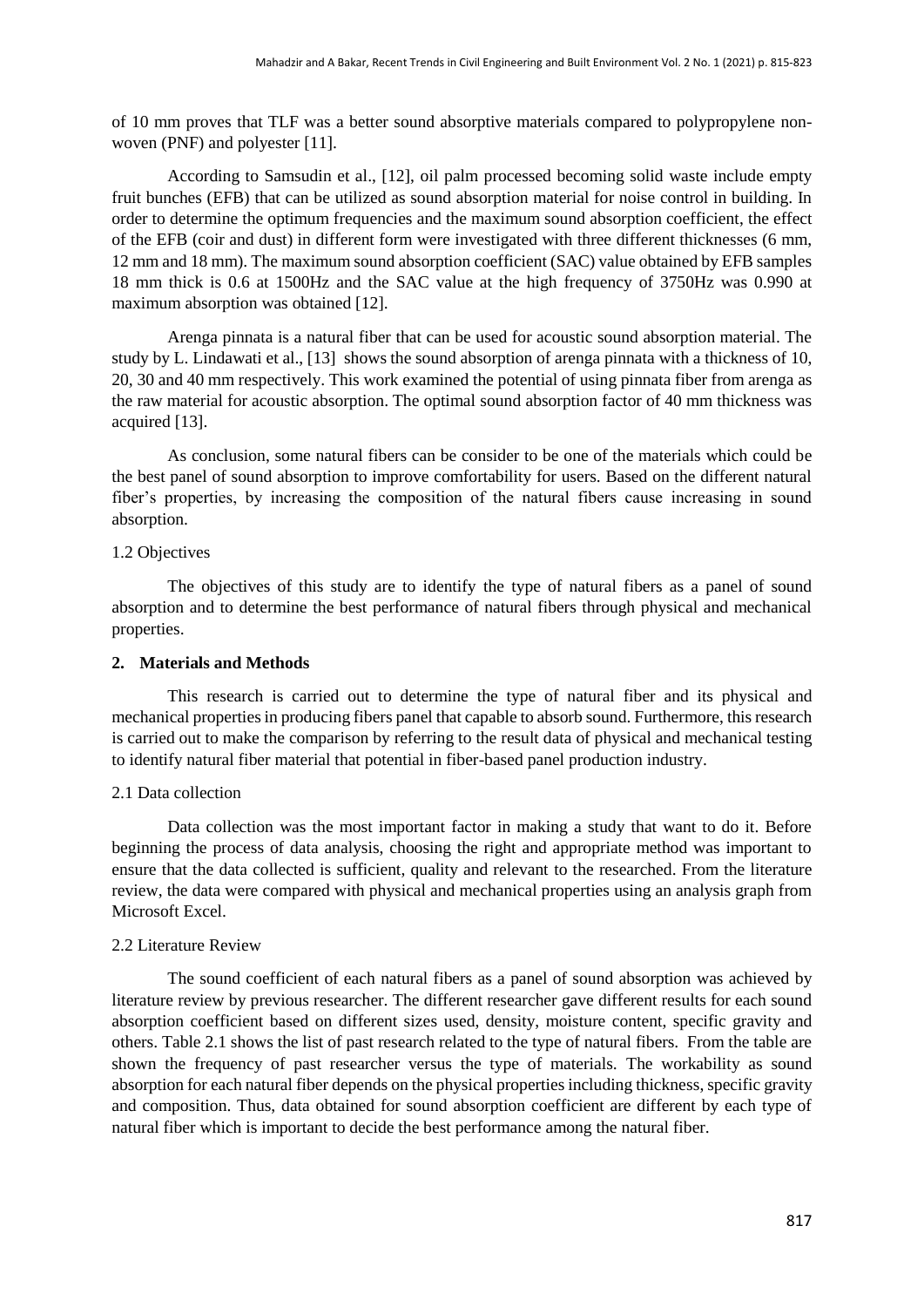| <b>Reference</b><br><b>Fiber</b>                     | $\overline{\omega}$<br>et al<br>Koizumi | [18]<br>ನ<br>$\sigma$<br>N. Ismail | $\vec{c}$<br>Lindawati<br>al.,[13] | Elvaswer<br>$Dewi, b$<br>[8]<br>⋖ | al.,<br>$\sigma$<br>Zainab,<br>2013<br>Ż | [10]<br>Yang, et al., | and<br>Küçük,<br>Ersoy<br>$\dot{\mathbf{v}}$ | et al.<br>Sansudin,<br>$\overline{\mathcal{N}}$<br>цi | $\Xi$<br>Zulkifli, et al., | al.,<br>$\ddot{a}$<br>$\sim \infty$<br>Carvalho<br>201 | $\overline{\mathbb{E}}$<br>al.,<br>Putra, et<br>$\dot{\mathbf{r}}$ | Kornellius Endi<br>2019<br>Marwanto, | Krause,<br>2015<br>$\triangleleft$<br>Bahari, | Frequency      |
|------------------------------------------------------|-----------------------------------------|------------------------------------|------------------------------------|-----------------------------------|------------------------------------------|-----------------------|----------------------------------------------|-------------------------------------------------------|----------------------------|--------------------------------------------------------|--------------------------------------------------------------------|--------------------------------------|-----------------------------------------------|----------------|
| Bamboo<br>Coconut Coir<br>Banana Blade<br>Sago Waste |                                         |                                    |                                    | N                                 |                                          |                       |                                              | ٦                                                     | ٦                          |                                                        |                                                                    |                                      |                                               | 3<br>2         |
| Sugarcane Waste<br>Rice Straw-Wood                   |                                         |                                    |                                    |                                   |                                          |                       |                                              |                                                       |                            | N                                                      | $\mathcal{L}$                                                      |                                      |                                               | $\overline{c}$ |
| $Tea - Leaf - Fiber$<br>Waste                        |                                         |                                    |                                    |                                   |                                          |                       |                                              |                                                       |                            |                                                        |                                                                    |                                      |                                               |                |
| <b>Empty Fruit Bunches</b><br>(EFB)                  |                                         |                                    |                                    |                                   |                                          |                       |                                              |                                                       |                            |                                                        |                                                                    |                                      |                                               |                |
| Arenga Pinnata<br>Kenaf                              |                                         |                                    | $\sim$                             |                                   |                                          |                       |                                              |                                                       |                            |                                                        |                                                                    |                                      |                                               |                |

**Table 2.1***:* **List of natural fiber which had been investigated by previous researchers**

## **3. Results and Discussion**

The results and discussion section presents data and analysis of the data comparison according to its physical and mechanical properties. In this review, all data were analyzed using graph analysis from Microsoft Excel.

#### 3.1 Graph Analysis

This research involved comparing data from past researchers and generate to graph analysis. This is to compare the data between the type of materials and plot according to its physical and mechanical properties that affect the ability as sound absorption material. The pattern from the graph was observed and the performances of natural were discussed based on data collected.

#### 3.2 Comparison data for physical properties

The sound absorption materials were affected by the factor that influences the acoustic performance which include thickness, density, porosity, fiber size, tortuosity, airflow resistivity, compression, sound absorption placement, surface impedance, and sound absorption material performance [3]. However, this research only focuses on the physical properties of thickness, density and porosity.

#### 3.2.1 Thickness

From Figure 1, bamboo fibers with 50mm thickness show a higher value of sound absorption coefficient at 0.9 with the frequency of 3200 Hz lower than frequency of other fibers. The sound absorption coefficient was explained by the principle of porous materials that attributed to thermoplastic damping and viscosity loss while the sound diffuses through the small cavities in the materials [5]. Tea-leaffiber (TLF) with 30 mm thickness shows an increase in the sound absorption coefficient for low frequencies ranging from 500 to 5500 Hz with a maximum value of sound absorption at 0.64. While empty fruit bunches (EFB) with 18mm also shows the increment from 150 Hz to 3500 Hz with a maximum value of sound absorption at 0.81 because.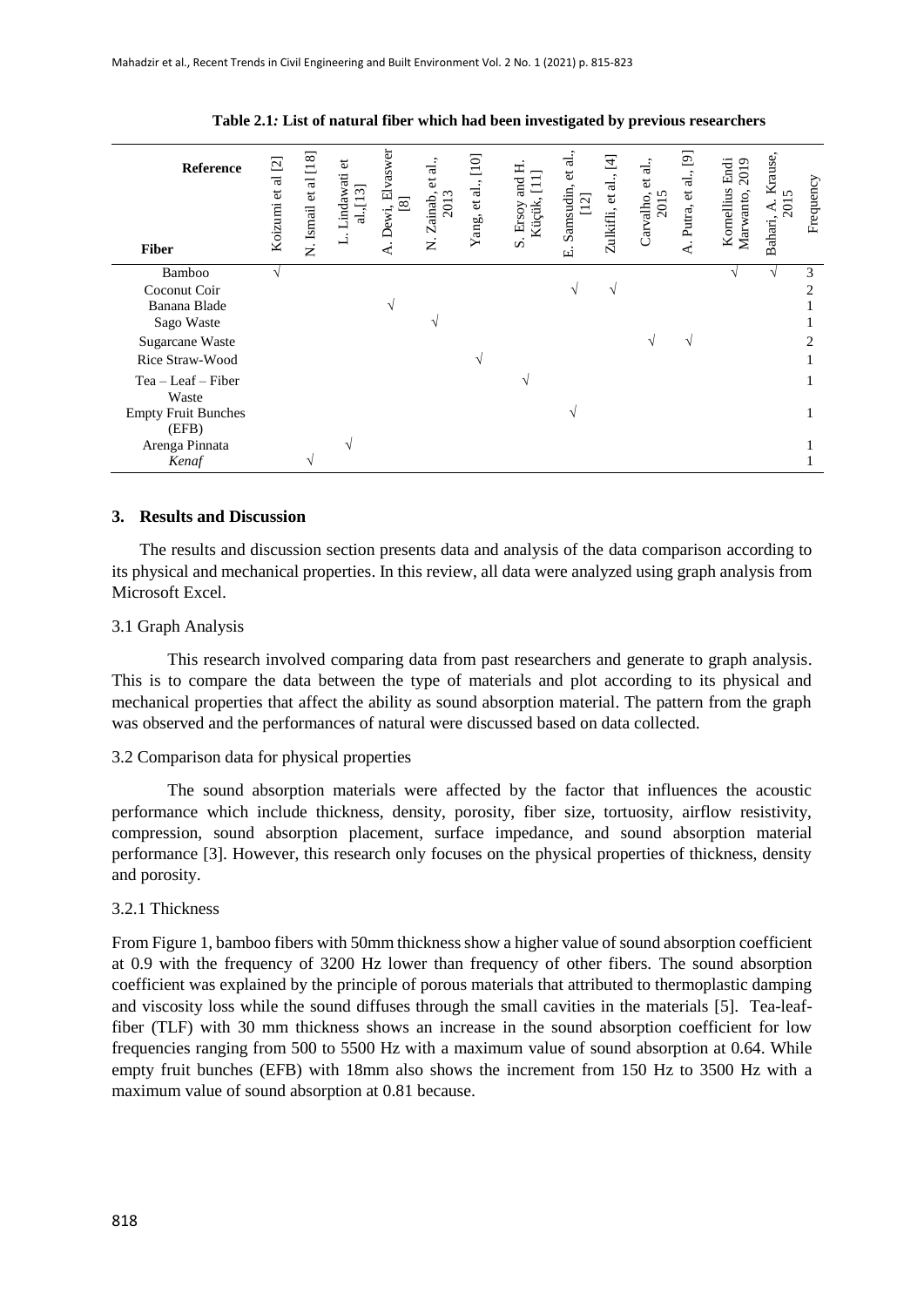

**Figure 1: Comparison of sound absorption characteristics of the natural fibers based on different thickness**

Meanwhile, sound absorption coefficient arenga pinnata fiber is better than the other materials at the frequency of 2000 Hz. This material with 40mm thickness resulted a higher value of sound absorption coefficient at 0.82. Thicker sample was observed capable to absorb more sound at lower frequency region and thinner samples absorb more sound at higher frequency region [14]. Similar with Al-Rahman et al., [1] stated that more energy loss due to a long journey by the impacted wave which resulted in the thicker samples to absorb more sound. From the above results, the thicker sample gives the best result of performance on sound absorption.

## 3.2.2 Density





The sound absorption characteristics of the natural fibers based on different composition were compared as shown in Figure 2. The bamboo fiber with density of  $180 \text{ kg/m}^3$  shows the sound absorption coefficient increases at the medium frequency to high frequency range while wheat straw particle, 300 kg/m<sup>3</sup> shows a higher absorption of 0.57 at 2000 Hz. Thus, it clearly shows that the sound absorption coefficient decreases as the density of the boards increases [14]. The fact that when this happens are the density increases, the number of natural fibers per unit area of the sample increases too [14].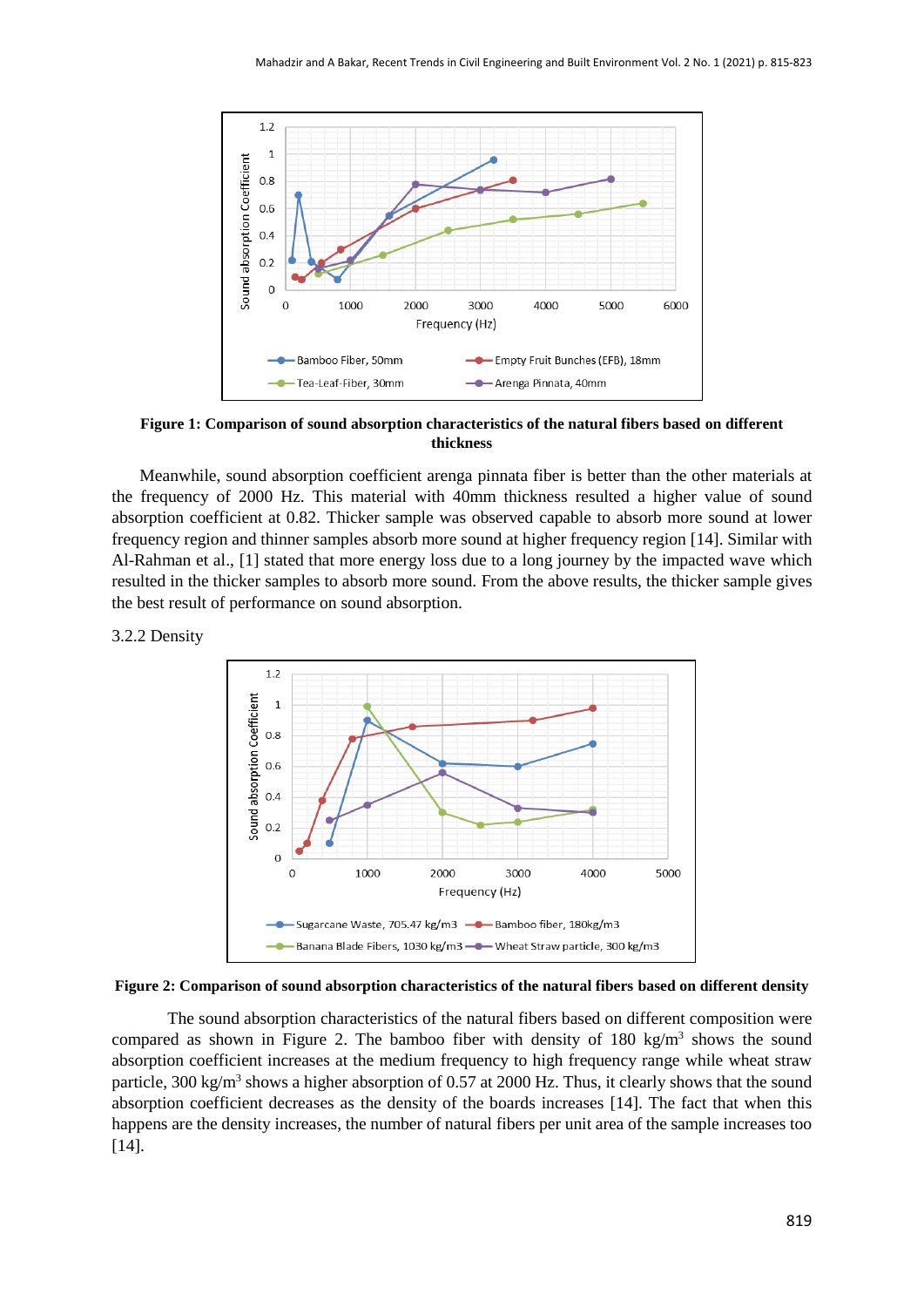The porosity will increases too due to the increment of surface friction, the loss of sound energy happens to be increases as well. Therefore contributes to the increment of sound absorption coefficient of the materials [15]. Banana blade fiber with density of 1030 kg/m<sup>3</sup> shows the higher sound absorption value of 1.0 at 1000 Hz while sugarcane bagasse with 705.47 kg also shows the higher asound absorption value of 0.75 at 1000 Hz. Thus, low fiber composition indicates low sound absorption coefficient [14].

3.2.3 Porosity



**Figure 3: Comparison of sound absorption characteristics of the natural fibers based on different porosity**

The comparison values of sound absorption coefficient of natural fibers based on different porosity were shown in Figure 3. At frequencies greater than 2000 Hz, coir and grass shows the decreasing sound absorption coefficient, while corn showed similar behaviour which are over 2000 Hz but increase in sound absorption coefficient. For sugar cane absorption, the sound absorption coefficient achieved with the peak of around 0.9 at 1000 Hz which the frequency lower than the other fibers. This is because the sugar cane fibers have a diameter of about 400 μm, which is greater than the rest. According to Fouladi et al., [16], there is no significant elastic behaviour for sample with greater diameter of fibers, but also less resistivity to fluids since more hollow areas for fibres can be assembled. Hence, the lower the flow resistivity causes the decreases in absorption coefficient of sample.

3.3 Comparison data for mechanical properties.

The mechanical properties of the materials involved in the testing are Modulus of Rupture (MOR), Modulus of Elasticity (MOE), Internal Bonding (IB) and tensile strength (T). However, this research only focuses on the mechanical test of MOR and MOE.

3.3.1 Modulus of Rupture (MOR) and Modulus of Elasticity (MOE)

From the previous research, the panel were tested on MOR and MOE to determine the mechanical properties.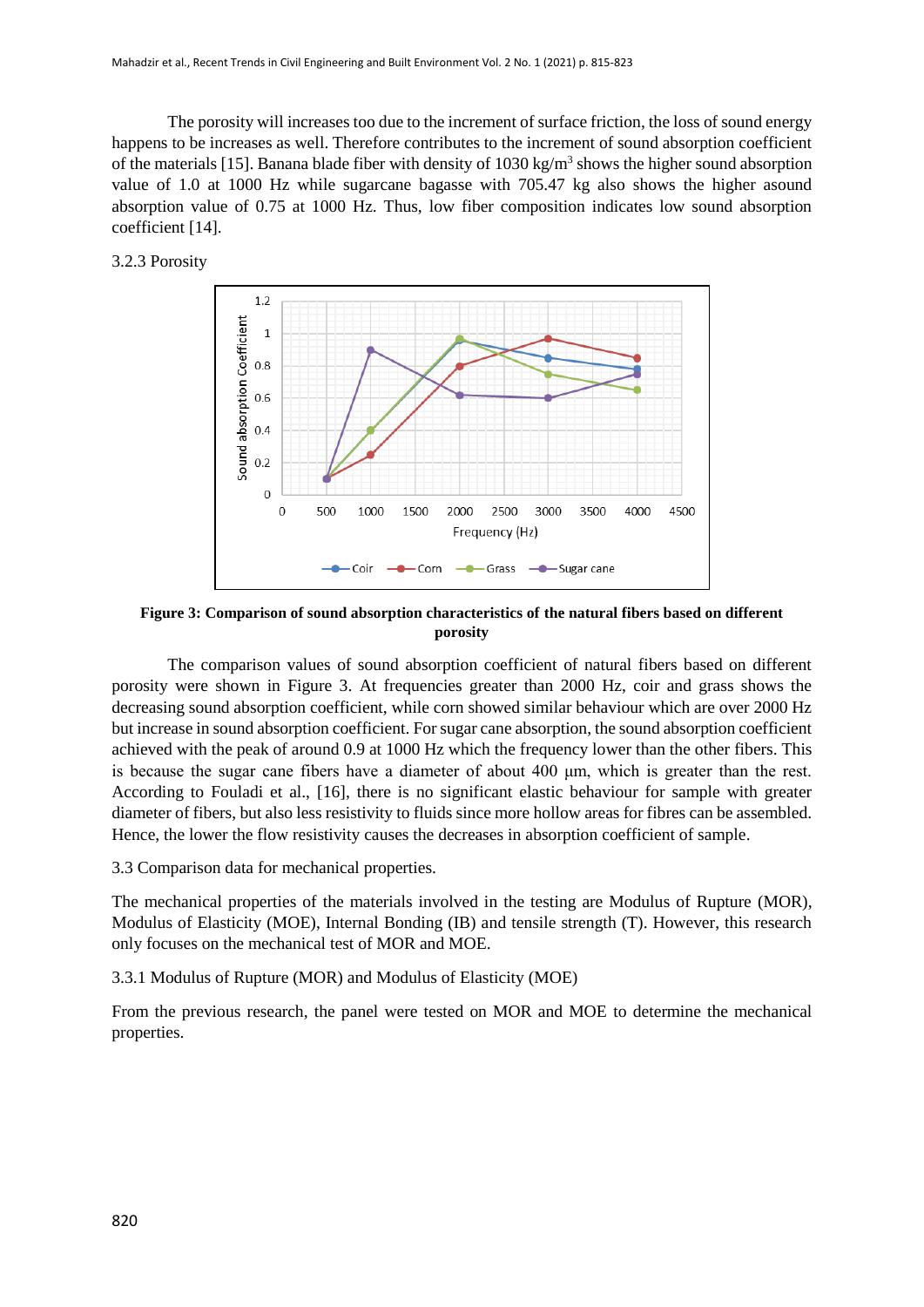

**Figure 4: Comparison of mechanical properties, MOR of the natural fibers based on different density**

From Figure 4, Bagasse fiber with 700 kg/m<sup>3</sup> possesses the higher value of MOR with 28.6 MPa and the second highest value of MOR which was 11.10 for bamboo fiber with density of 837 kg/m<sup>3</sup>. Compare to EFB shows the high density of medium density fiberboard (MDF) which shows the density of 1300 kg/m3 but the value of MOR was 9 Mpa which slightly lower than bamboo. The MDF for kenaf shows the density of 800 kg/m<sup>3</sup> with the highest value of MOR was 1.15 MPa. Based on Samsudin et. al., [14], MDF based on EFB modified to form a cement bonded fiberboards to ensure workability of EFB in the mechanical test. Similar to Marinho et. al., [17], higher mean rates of density in their profile affect mechanical properties positively.



**Figure 5: Comparison of mechanical properties, MOE of the natural fibers based on different density**

Figure 5 shows the density of EFB was  $1300 \text{ kg/m}^3$  with the highest value of MOR was 2800 MPa. Compare to Kenaf shows the high density of MDF which shows the increment of MOR for 800  $kg/m<sup>3</sup>$  with the highest value of MOR was 4800 Mpa. MDF based on EFB were used the same properties in MOR testing [18]. The increment shows that the target density of MDF indicated the increment of MOR and MOE [18]. Although bamboo possesses higher density than kenaf and bagasse fibers, the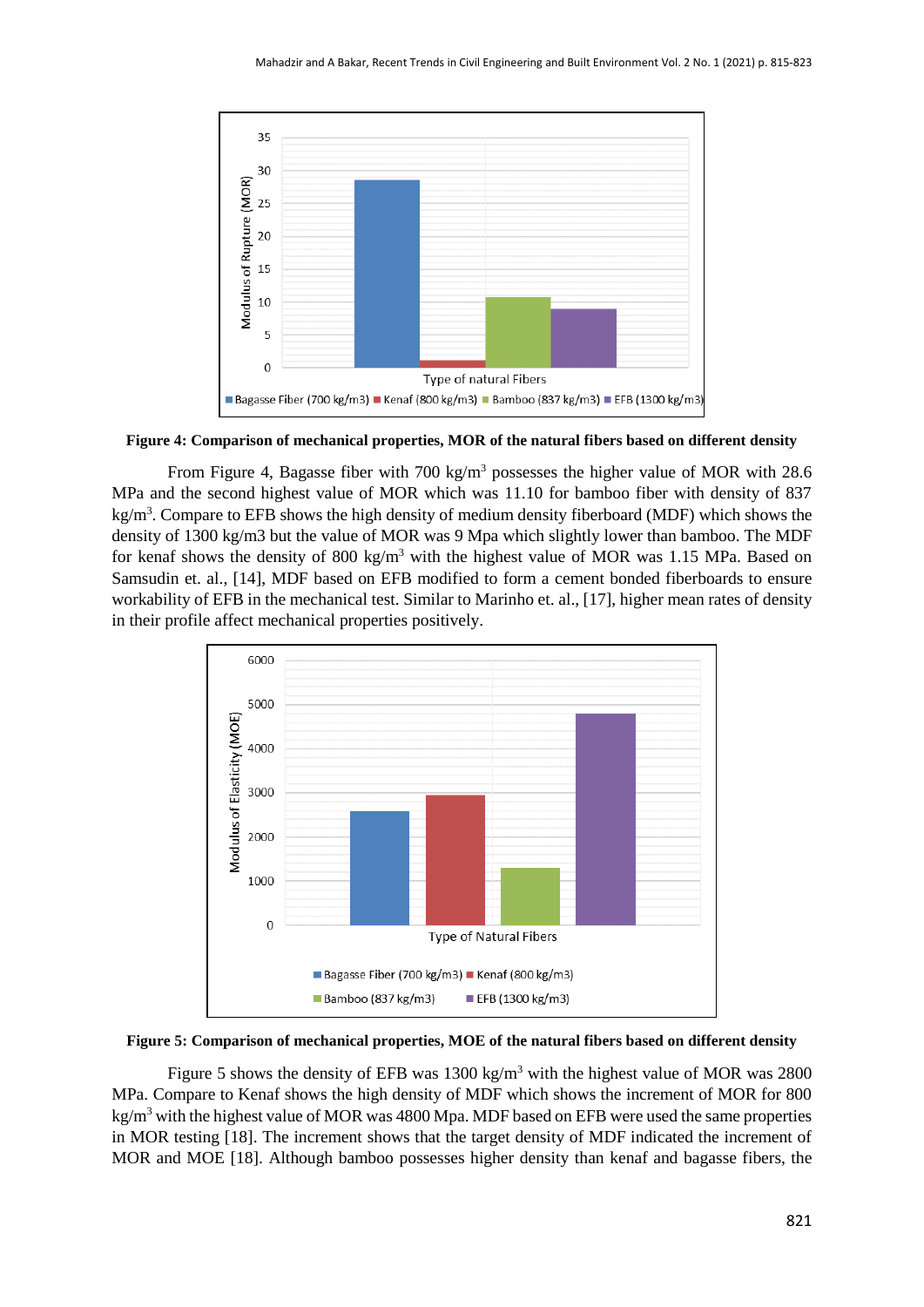value of MOE was the lowest with 1067.73 MPa because interfacial connections between thickness and diameter, which produce wider areas of contact as observed [17].

## **4. Conclusion**

It has been found that many different types of raw natural fibres, loose natural fiber combine as filling materials, and natural fibres composed of other materials that can be used as sound absorbers. The majority of this type of natural fibers can be good sound absorbers mainly in improving comfort whether in the construction industry or manufacturing industry.

The optimal thickness of natural fibers affect the sound absorption by the loss of friction of air space molecules that increase the value of sound absorption coefficient at the low frequency region. The effectiveness of bamboo fiber was confirmed, but not forget to other natural fibers such as empty fruit bunches, tea-leaf-fiber arenga pinnata and others. Moreover, it can be concluded that with the same compression ratio, samples with larger thickness possessed lower porosity value.

In conclusion, the physical and mechanical properties also affect the properties of natural fibers and all the panels can be considered as good absorptive materials. Overall results showed that all the natural fibers are promises to be as one of the major requirements for human comfort today for sound absorption quality. The use of these materials as a sound insulation product provides effective solutions for waste management problems.

Therefore, some recommendation that can be made to ensure the workability of natural fiber as sound absorber materials which is use the higher thickness or composition of natural fibers, considering appropriate density in applying the natural fibers or as MDF, use the lower porosity of natural fibers, managing the pretreatment and the operating conditions of MDF.

## **Acknowledgement**

The authors would also like to thank the Faculty of Civil Engineering and Built Environment, Universiti Tun Hussein Onn Malaysia for its support in expertise, understanding, generous guidance and support made it possible to work on this study.

#### **References**

- [1] L. A. Al-Rahman, R. Raja, R. Abdul Rahman and Z. Ibrahim. "Comparison of Acoustic Characteristics of Date Palm Fibre and Oil Palm Fibre." 7(8), pp. 1656-1661. 2014
- [2] H. S. Seddeq, 2009. Factors influencing acoustic performance of sound absorptive materials. Australian Journal of Basic and Applied Sciences. 3(4), pp. 4610-4617.
- [3] T. Koizumi, Tsujiuchi, N. and Adachi, A.. (2002). The development of sound absorbing materials using natural bamboo fibers. High Performance Structures and Materials. 4. 157-166.
- [4] Zulkifli, R., Zulkarnain and Nor, M.J.M. (2010). Noise Control Using Coconut Coir Fiber Sound Absorber with Porous Layer Backing and Perforated Panel. American Journal of Applied Sciences, 7(2), 260-264.doi:10.3844/ajassp.2010.260.264proeng.2013.02
- [5] Ballagh, K.O. 1996. Acoustical properties of wool. Applied Acoustics, 48(2), pp. 101-120.
- [6] Zhang, M. and Kang, Jian. (2007). Towards the evaluation, description, and creation of soundscapes in urban open spaces. Environment and Planning B: Planning and Design. 34. 68- 86. 10.1068/b31162.